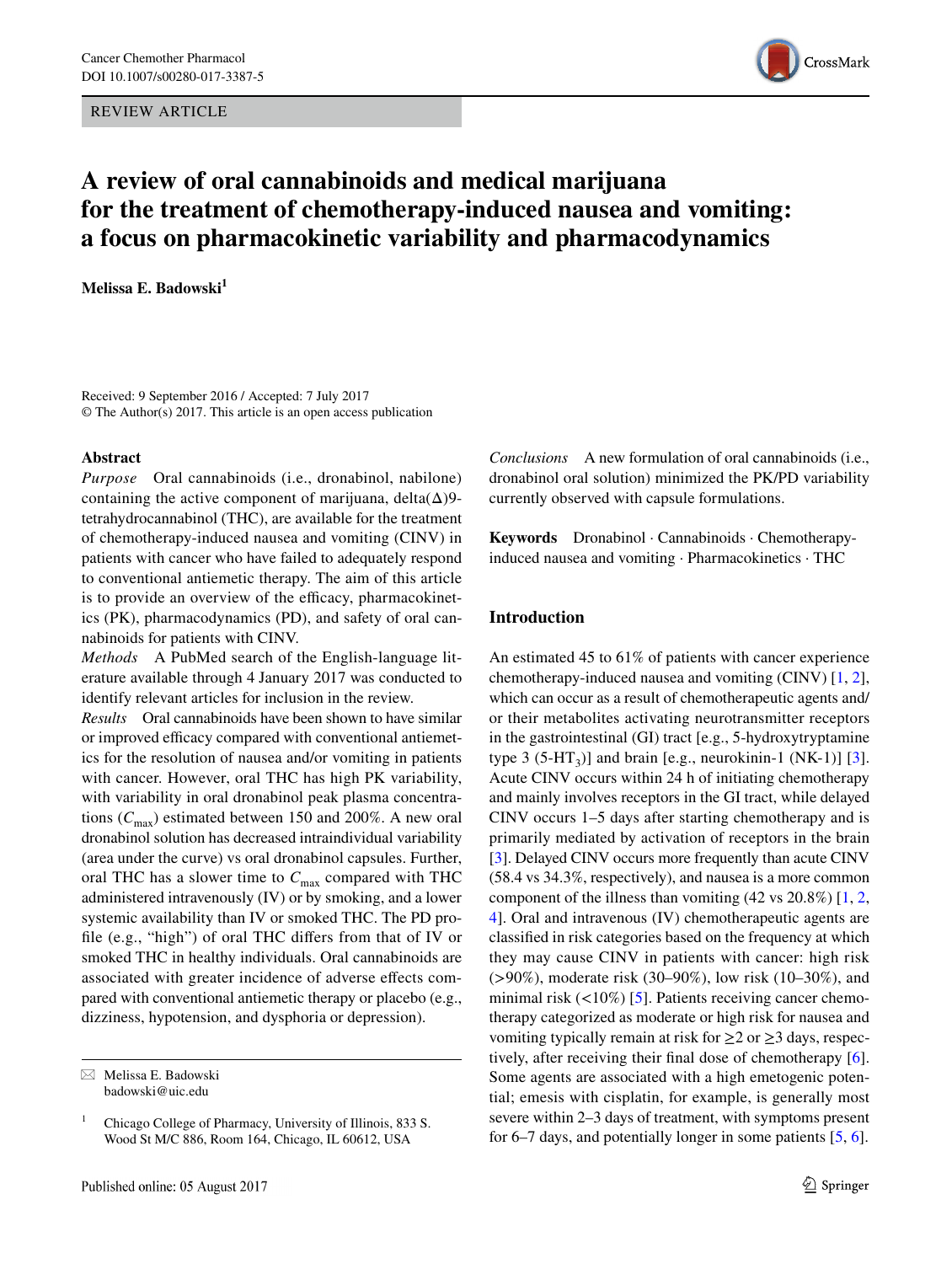The primary goal of antiemetic therapy is to prevent CINV [\[4,](#page-6-3) [7](#page-7-0)–[9\]](#page-7-1). Patients with cancer receiving antiemetic therapy for the prevention of CINV according to guideline recommendations by the Multinational Association of Supportive Care in Cancer [[10\]](#page-7-2) were signifcantly more likely to experience complete response to antiemetic treatment (i.e., no nausea or vomiting, no use of rescue therapy) compared with patients who did not receive antiemetic therapy as recommended (59.9 vs 50.7%, respectively; odds ratio [OR] 1.4; 95% confdence interval [CI] 1.0–2.0; *P* = 0.03) [[11\]](#page-7-3). A significantly greater percentage of patients with cancer receiving antiemetic therapy as recommended by guidelines had no CINV for 5 days after receiving a single dose of chemotherapy compared with patients receiving antiemetic treatment inconsistent with guidelines (53.4 vs 43.8%, respectively;  $P < 0.001$ ) [[12\]](#page-7-4). Thus, it is apparent that management of CINV according to published guidelines significantly improves this adverse effect of chemotherapy in patients.

In addition to the potential lack of adherence to antiemesis guidelines, additional barriers to optimal management of CINV include underestimation of the incidence of nausea and vomiting in patients receiving cancer treatment, as well as overestimation of the efectiveness of antiemetic treatment [[1,](#page-6-0) [4,](#page-6-3) [13](#page-7-5)]. Fifty-four percent of patients with cancer receiving moderately emetic chemotherapy considered their antiemetic therapy to be efective (i.e., no nausea or vomiting, no rescue medication use) compared with a physician expectation of 75% [\[1\]](#page-6-0). Patient-related factors (e.g., age, race, income, education, alcohol use), cost of antiemetic therapy, and patient lack of adherence to antiemetic therapy may also negatively impact optimal management of CINV [\[14](#page-7-6)[–16](#page-7-7)]. In some cases, patients fail to administer antiemetic therapy for prevention of CINV, instead choosing to wait for onset of nausea and vomiting [[15\]](#page-7-8).

Patients with poorly controlled CINV were more likely to experience a negative impact on daily function compared with patients with well-controlled CINV [[2\]](#page-6-1). Additionally, results of an online survey of health care providers indicated that up to 32% of patients may experience a disruption of chemotherapy due to adverse events of nausea and vomiting [[16\]](#page-7-7). Further, CINV has been associated with mean total direct costs (i.e., outpatient visits, emergency department visits, hospitalizations, medications) and indirect costs (i.e., work loss productivity, absenteeism) estimated at >\$700 per patient during the 5 days following the frst cycle of chemotherapy [[2](#page-6-1)]. Thus, overcoming health care- and patientrelated factors associated with poor control of CINV may impact outcomes in patients with cancer (e.g., improved quality of life, decreased costs).

The main psychoactive component of marijuana (*Cannabis sativa*) is delta(Δ)9-tetrahydrocannabinol (THC), which binds to cannabinoid receptors types 1 and 2  $(CB_1, CB_2)$ that are located throughout the body, including in the brain  $(CB<sub>1</sub>)$  and the immune system  $(CB<sub>2</sub>)$  [[17,](#page-7-9) [18\]](#page-7-10). Activation of  $CB_1$  by THC can have medically desirable effects, such as decreasing the incidence of nausea and vomiting [[18](#page-7-10)]. Medical marijuana has been approved for use by approximately half of the states in the United States, although its use remains controversial [[17](#page-7-9)]. However, synthetic pharmaceutical-grade THC (i.e., dronabinol capsules, nabilone capsules, and dronabinol oral solution) is approved in the United States for the treatment of nausea and vomiting associated with cancer chemotherapy in patients who failed to adequately respond to conventional antiemetic therapy [[19](#page-7-11)[–21\]](#page-7-12). Further, oral cannabinoids are recommended in guidelines for patients with cancer with breakthrough nausea and vomiting [[8,](#page-7-13) [9\]](#page-7-1). Dronabinol is also indicated for the treatment of anorexia associated with weight loss in patients with AIDS. The aim of this review article is to provide an overview of the efficacy, pharmacokinetics (PK), pharmacodynamics (PD), and safety of oral cannabinoids (i.e., dronabinol, nabilone) for the treatment of patients with cancer and CINV; the limited data available for the PK, PD, efficacy, and safety of medical marijuana are also presented in the context of CINV.

# **Materials and methods**

A PubMed search of English-language articles available through 4 January 2017 was conducted to identify relevant articles for inclusion using the search terms "Δ9-tetrahydrocannabinol", "cannabinoid", "dronabinol", "nabilone", "marijuana", "cancer", "chemotherapy-induced nausea and vomiting", "pharmacokinetics", "pharmacodynamics", "efficacy", and "safety". Reference lists from identifed articles were used to identify additional publications for inclusion. Guidelines for antiemesis in patients with cancer were identifed either through PubMed and/or the website of the medical society involved in development of these guidelines [e.g., National Comprehensive Cancer Network (NCCN; nccn.org)].

### **Results**

# **Efcacy, pharmacokinetics, and safety of oral cannabinoids**

### *Efcacy of oral cannabinoids*

The first placebo-controlled study demonstrating the efficacy of THC for the treatment of CINV in patients with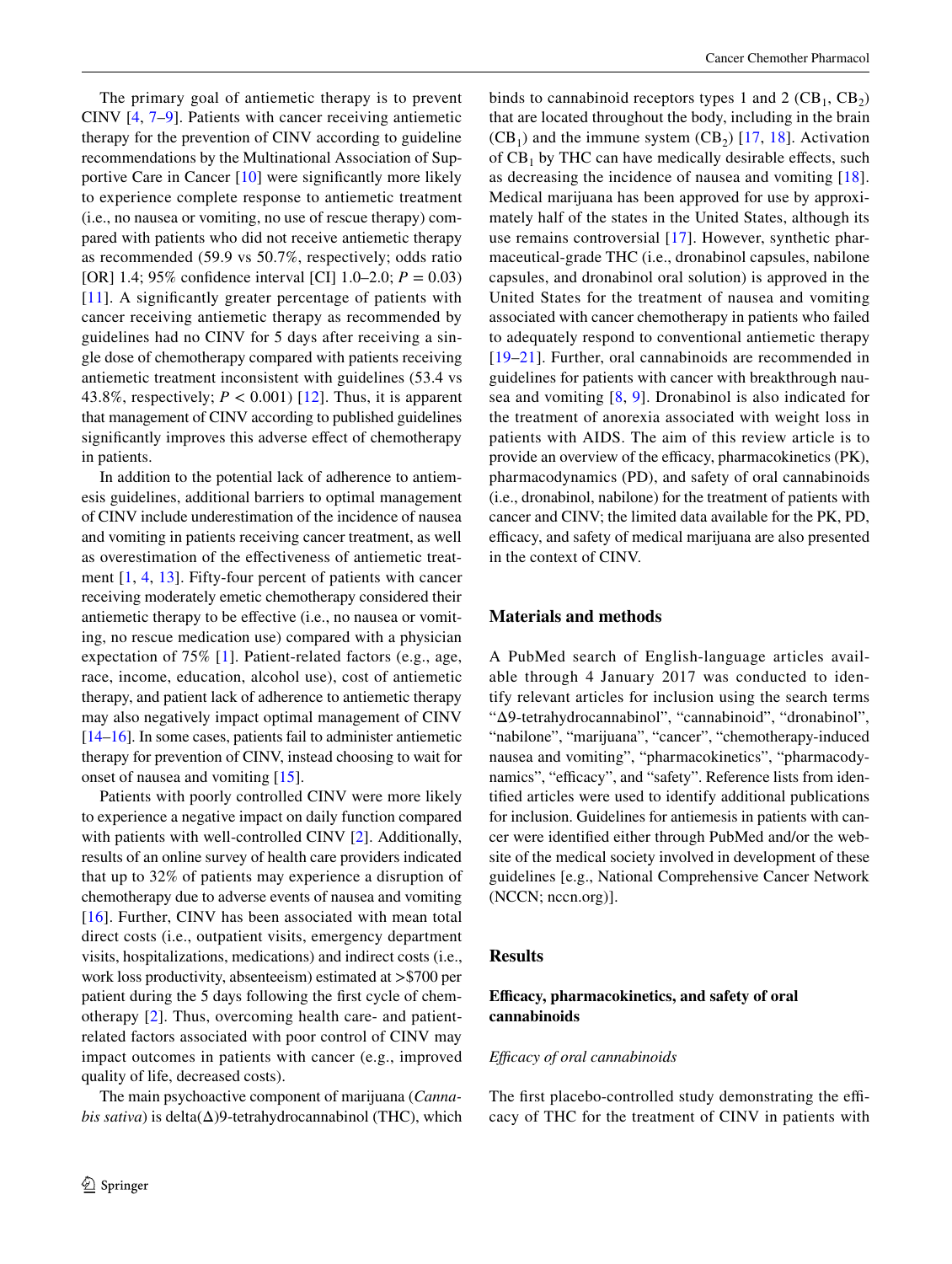cancer was published in 1975 [[22\]](#page-7-14). Since publication of this initial report, numerous clinical studies have examined the antiemetic efficacy of oral dronabinol or nabilone capsules for the treatment of patients with CINV, with two meta-analyses reporting signifcant improvements with cannabinoids compared with conventional antiemetic therapy [[23](#page-7-15), [24\]](#page-7-16), and one meta-analysis finding that, while the antiemetic efficacy of cannabinoids was favored, compared with the antiemetic prochlorperazine for the resolution of nausea, vomiting, or nausea and vomiting (Table [1](#page-2-0)), the fndings did not achieve significance  $[25]$  $[25]$ . However, studies included in these metaanalyses difered in methodology (e.g., crossover study, blinding), discontinuation rates, sample sizes, timing of drug administration, tumor type, and chemotherapeutic agent(s) used [[23–](#page-7-15)[25\]](#page-7-17). Further, meta-analyses difered not only in the specific outcomes analyzed (e.g., antiemetic efficacy vs resolution of nausea or vomiting, or both), but also in the specifc studies included in the evaluation of a particular efficacy outcome (i.e., number of studies) and whether cannabinoids were evaluated individually or by drug class [[23–](#page-7-15)[25\]](#page-7-17).

In addition, a pooled analysis of 14 studies indicated that a signifcantly greater percentage of patients preferred cannabinoids compared with conventional antiemetics for the treatment of CINV [61 vs 26%, respectively; relative risk (RR) 2.4; 95% CI 2.1–2.8; number needed to treat, 2.8] [\[24](#page-7-16)]. These data were confrmed by a 2015 meta-analysis of nine studies that also reported patients preferred cannabinoids to conventional antiemetic agents (RR 2.8; 95% CI 1.9–4.0) [\[25\]](#page-7-17). Reasons for these similar findings were not provided, but the results may be antiemetic-dependent, as there were no diferences between patient preference for cannabinoids over metoclopramide or chlorpromazine in single studies with a small number of participants ( $N = 40$  and  $N = 64$ , respectively) [[25\]](#page-7-17).

Medical use of marijuana is controversial and no clinical trials have been conducted to date to compare the antiemetic efficacy of medical marijuana with the conventional antiemetic agents recommended as frst-line therapy by the NCCN Clinical Practice Guidelines in Oncology for Antiemesis [[17,](#page-7-9) [26](#page-7-18)]. Medical marijuana is currently not recommended by the NCCN for antiemesis in CINV [\[26](#page-7-18)]. However, given that approximately half of all states in the United States have approved the use of medical marijuana, health care providers are increasingly likely to encounter patients interested in receiving medical marijuana for antiemesis  $[17]$  $[17]$ .

# *Variability in pharmacokinetics and pharmacodynamics of cannabinoids*

Lack of antiemetic efficacy (i.e., failure to decrease incidence of CINV) of oral THC was initially reported in patients with sarcoma receiving chemotherapy. In these patients, the lack of antiemetic efficacy was thought to possibly be associated with the type of chemotherapeutic agent administered [\[27\]](#page-7-19). However, absorption of THC was also highly variable, with decreased incidence of nausea and vomiting associated with higher drug plasma concentrations of THC (50% incidence at  $>$ 5 ng/mL vs 83% at <5 ng/mL). Subsequent studies of orally administered THC have confrmed high PK variability in healthy individuals (Table [2](#page-3-0)) [\[28](#page-7-20)[–33\]](#page-7-21). Oral absorption of dronabinol is high (90–95%), but slow and variable [[34](#page-7-22)]. Peak plasma concentrations of dronabinol and its metabolites have been observed at  $\sim$ 2 h postdose with dronabinol capsule in healthy individuals [[31,](#page-7-23) [32](#page-7-24)]. Variability in peak plasma concentrations ( $C_{\text{max}}$ ) was estimated between 150 and 200% [\[28](#page-7-20)]. In healthy individuals currently reporting cannabis use, administration of supratherapeutic doses of THC (i.e., 75–90 mg) were associated with high interindividual variability  $[C_{\text{max}}$  range 9.0–127.1 ng/mL; time to  $C_{\text{max}}$  ( $T_{\text{max}}$ ) range 1–12 h] [\[33\]](#page-7-21).

| Treatments                                                                        | Studies.<br>$n$ (no. of<br>patients) | Statistical significance of treatments            |                                      |                                                         |  |
|-----------------------------------------------------------------------------------|--------------------------------------|---------------------------------------------------|--------------------------------------|---------------------------------------------------------|--|
|                                                                                   |                                      | Resolution of nausea and vomiting.<br>RR (95% CI) | Resolution of nausea,<br>RR (95% CI) | Resolution of vomiting.<br>RR (95% CI)                  |  |
| Dronabinol or nabilone vs<br>prochlorperazine $[25]$                              | $9 (n = 1221)$ $2.0 (0.7-5.4)$       |                                                   | $1.5(0.7-3.2)$                       | $1.1(0.9-1.4)$                                          |  |
| Dronabinol vs prochlorperazine<br>$\lceil 23 \rceil$                              | $5(n=325)$                           | $0.7(0.5-1.0); P = 0.03; NNT = 3.4; NR$           |                                      | NR.                                                     |  |
| Nabilone vs prochlorperazine,<br>alizapride, or domperidone $[23]$                |                                      | $6 (n = 277)$ 0.9 (0.7–1.1); $P = 0.2$            | NR                                   | NR.                                                     |  |
| Dronabinol or nabilone vs<br>prochlorperazine or alizapride<br>$\lceil 24 \rceil$ | 13 $(n = 422)$ NR                    |                                                   |                                      | 1.4 $(1.2-1.6)$ ; NNT = 6.4 1.3 $(1.1-1.5)$ ; NNT = 8.0 |  |

<span id="page-2-0"></span>Table 1 Summary of antiemetic efficacy of pharmaceutical cannabinoids in patients with CINV

Data presented for oral cannabinoids approved in the US for the treatment of CINV (i.e., dronabinol and nabilone)

*CI* confdence interval, *CINV* chemotherapy-induced nausea and vomiting, *NNT* number needed to treat, *NR* not reported, *RR* relative risk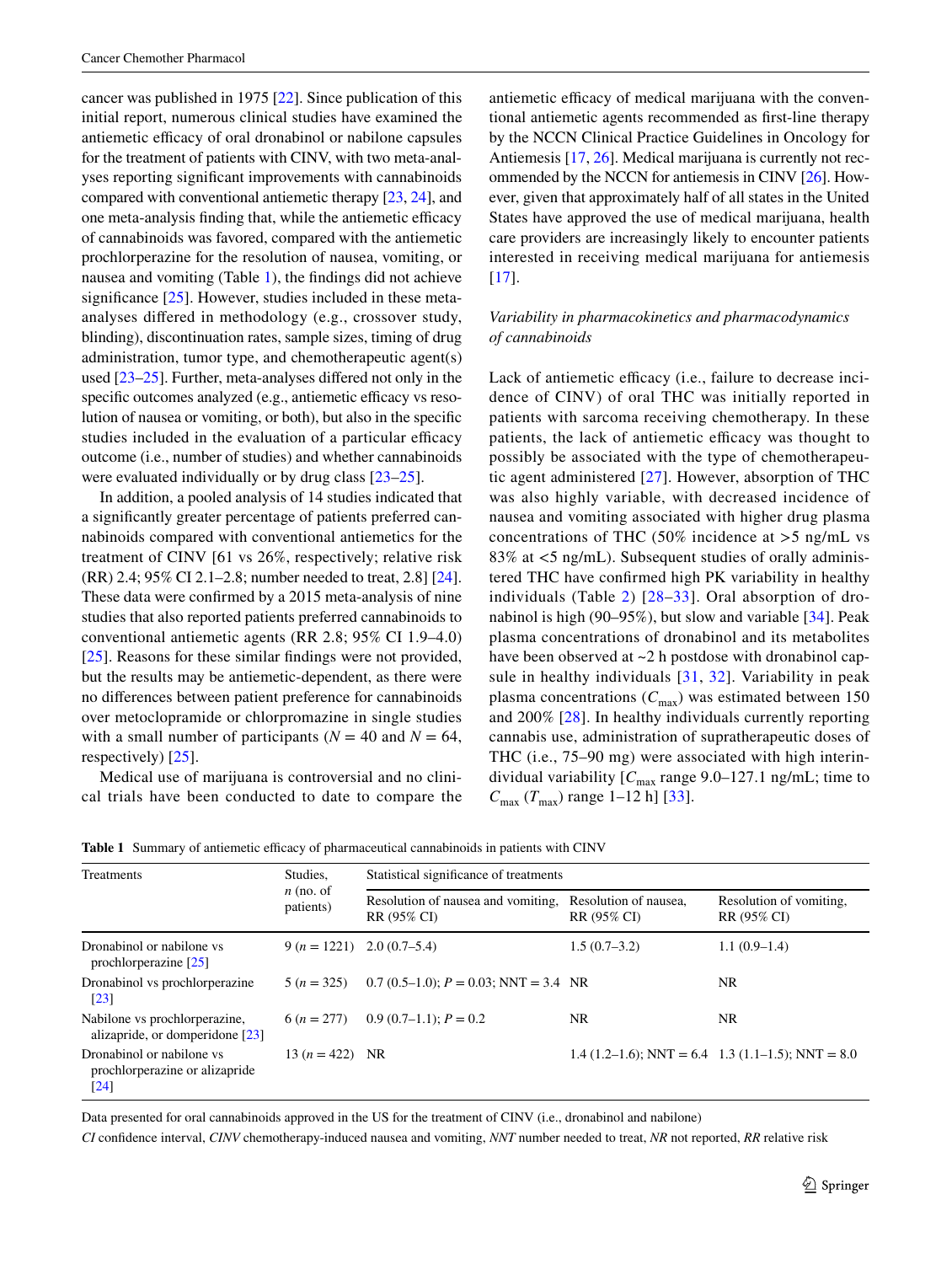| Study design and<br>population                                                                                                                                                                                                                        | Dose                                                                                                  | $C_{\text{max}}$ (ng/mL)                                                                                    | $T_{\rm max}$                                                                                                 | <b>AUC</b>                                                                                                                                        |
|-------------------------------------------------------------------------------------------------------------------------------------------------------------------------------------------------------------------------------------------------------|-------------------------------------------------------------------------------------------------------|-------------------------------------------------------------------------------------------------------------|---------------------------------------------------------------------------------------------------------------|---------------------------------------------------------------------------------------------------------------------------------------------------|
| Part 1: DB, DD, 2-way CO<br>$(22\text{-wk washout})$<br>Part 2: R, DB, PBO-C,<br>3-way dose escalation<br>$(\geq 2$ -wk washout) [28]<br>Part 1: $n = 12$ ; Part 2:<br>$n = 9$ ; participants from<br>Part 1 could continue to<br>Part 2 of the study | Part 1: $\Delta$ 9-THC 5 mg<br>Part 2: $\Delta$ 9-THC 6.5 mg,<br>8 mg, or PBO                         | Mean $(\%$ CV:<br>$5 \text{ mg}$ : 2.9 (51)<br>6.5 mg: $4.4(42)$<br>$8 \text{ mg}$ : 4.7 (62)               | Mean $(\%$ CV:<br>5 mg: 56.0 min (73)<br>$6.5$ mg: 39.3 min $(20)$<br>8 mg: 43.6 min (26)                     | $AUC_{0-\infty}$ (min $\times$ ng/mL);<br>mean $(\%$ CV:<br>5 mg: 188.7 (40)<br>6.5 mg: $286.6(36)$<br>8 mg: 377.2 (46)                           |
| DB, PBO-C, CO (1-wk)<br>washout) [29] $(N = 24)$                                                                                                                                                                                                      | Single-dose $\Delta$ 9-THC<br>$2.5 \text{ mg}$                                                        | Mean (range):<br>3.2(0.7–8.0)                                                                               | Mean (range):<br>$63.6$ min $(30-183)$                                                                        | <b>NR</b>                                                                                                                                         |
| R, DB, DD, PBO-C, CO<br>$(2-wk$ washout) $\lceil 30 \rceil$<br>Individuals $\geq 65$ y ( $N = 12$ )                                                                                                                                                   | Single-dose $\Delta$ 9-THC<br>3 mg, 5 mg, 6.5 mg, or<br><b>PBO</b>                                    | Mean (range):<br>$3 \text{ mg}$ : 1.4 (0.5–3.5)<br>$5 \text{ mg}$ : 3.2 (1.5–7.0)<br>6.5 mg: $4.6(2.1-8.6)$ | Mean (range):<br>$3$ mg: 0.9 h $(0.7-0.9)$<br>$5 \text{ mg}$ : 0.9 h (0.7–0.9)<br>6.5 mg: $0.7 h (0.7 - 0.9)$ | $AUC_{0-2 h}$ (h $\times$ ng/mL); mean<br>(range):<br>$3 \text{ mg}$ : 1.7 (0.8–4.1)<br>$5 \text{ mg}$ : 2.6 (1.0–7.6)<br>6.5 mg: $3.5(1.3-11.4)$ |
| R, DB, PBO-C, CO [31]<br>Cannabis-naïve individuals<br>$(N = 12)$                                                                                                                                                                                     | Single-dose $\Delta$ 9-THC<br>20 mg or PBO                                                            | Mean $(SE)$ : 7.2 $(2.0)$                                                                                   | 2 <sub>h</sub>                                                                                                | NR.                                                                                                                                               |
| Study design not defined<br>$[32] (N=6)$                                                                                                                                                                                                              | $\Delta$ 9-THC 20 mg                                                                                  | Mean $(SE)$ : 7.9 $(3.6)$                                                                                   | 2.3 <sub>h</sub>                                                                                              | <b>NR</b>                                                                                                                                         |
| SB, PBO-C, CO, multiple<br>dose escalation $[33]$<br>Regular users of cannabis<br>$(N = 7)$                                                                                                                                                           | Single-dose $\Delta$ 9-THC<br>increasing by 15 mg with<br>each dose, up to maxi-<br>mum 90 mg, or PBO | 30 mg (mean): 9.7<br>90 mg (range): 9.0-127.1                                                               | Overall median: 3.3 h<br>75 and 90 mg (range):<br>$1 - 12h$                                                   | <b>NR</b>                                                                                                                                         |

<span id="page-3-0"></span>**Table 2** Summary of pharmacokinetics of oral Δ9-THC in healthy individuals

Pharmacokinetic values presented as reported in each publication. Variability of the estimate not presented uniformly across studies

*AUC* area under the concentration–time curve;  $AUC_{0-2h}$  area under the concentration–time curve from time 0–2 h;  $AUC_{0-\infty}$  area under the concentration–time curve from time 0 extrapolated to infnity; *Δ9*-*THC* delta(Δ)9-tetrahydrocannabinol; *Cmax* maximum plasma concentration; *CO* crossover; *CV* coefficient of variation; *DB* double-blind; *DD* double-dummy; *NR* not reported; *PBO* placebo; *PBO-C* placebo-controlled; *R* randomized; *SB* single-blind; *SE* standard error;  $T_{max}$  time to maximum plasma concentration

A new tablet formulation of THC designed to improve drug uptake demonstrated a more rapid  $T_{\text{max}}$  in healthy individuals, with interindividual variability in  $C_{\text{max}}$  ranging from 42 to 62% [[28\]](#page-7-20). In one study, peak plasma levels of oral THC (e.g., tablet, capsule) were lower and were achieved over a longer duration compared with IV THC, which reached peak plasma concentrations within 20 min of administration ( $C_{\text{max}}$ , 62 ng/mL) [[32](#page-7-24)]. In this study, participants reported a maximal "high" feeling, a subjective psychological efect of THC use, 30–50 min after IV administration, compared with 2.5–3 h after oral THC administration. By further comparison, participants who smoked marijuana reported a maximal "high" feeling at 30–90 min postdose, long after  $C_{\text{max}}$ was achieved. These physiologic efects may be mediated by the major metabolites of THC, including 11-hydroxy-Δ9-tetrahydrocannabinol (11-OH-THC) and 11-nor-9 carboxy-Δ9-tetrahydrocannabinol (THC-COOH) [[32,](#page-7-24) [35](#page-7-25)], which were shown to have a longer  $T_{\text{max}}$  than THC when marijuana was smoked (i.e.,  $T_{\text{max}}$  for a marijuana cigarette containing 3.55% THC: THC, 0.14 h; 11-OH-THC, 0.2 h; THC-COOH, 1.35 h) [[36\]](#page-7-26). Systemic availability of oral THC is lower than that of smoked THC (4–12% vs 8–24%, respectively) [[34](#page-7-22), [37](#page-7-27)], as the systemic availability of oral THC is limited by extensive frst-pass hepatic metabolism [[35](#page-7-25)].

With regard to medical marijuana, dosing of smoked marijuana is variable, given interindividual diferences in frequency and depth of inhalations, and the type of cannabis selected, as cannabinoid content varies by blend [[28](#page-7-20), [29\]](#page-7-28). High interindividual PK variability was demonstrated in a study of healthy individuals smoking low- and high-dose cannabis (i.e., containing 1.75 and 3.55% THC, respectively) [[36\]](#page-7-26). The smoking protocol of this study included a 2-s inhalation, 10-s hold period, and 72-s exhalation and rest period for a total of 8 pufs over 11.2 min. Peak plasma concentrations of THC were observed 8.4 min after the first puff, with a mean  $C_{\text{max}}$  of 84.3 ng/mL (range 50–129 ng/mL) for low-dose cannabis and 162.2 ng/mL (range 76–267 ng/mL) for high-dose cannabis; THC plasma concentrations then decreased rapidly to 17.3 and 29.7 ng/mL, respectively, after 30 min.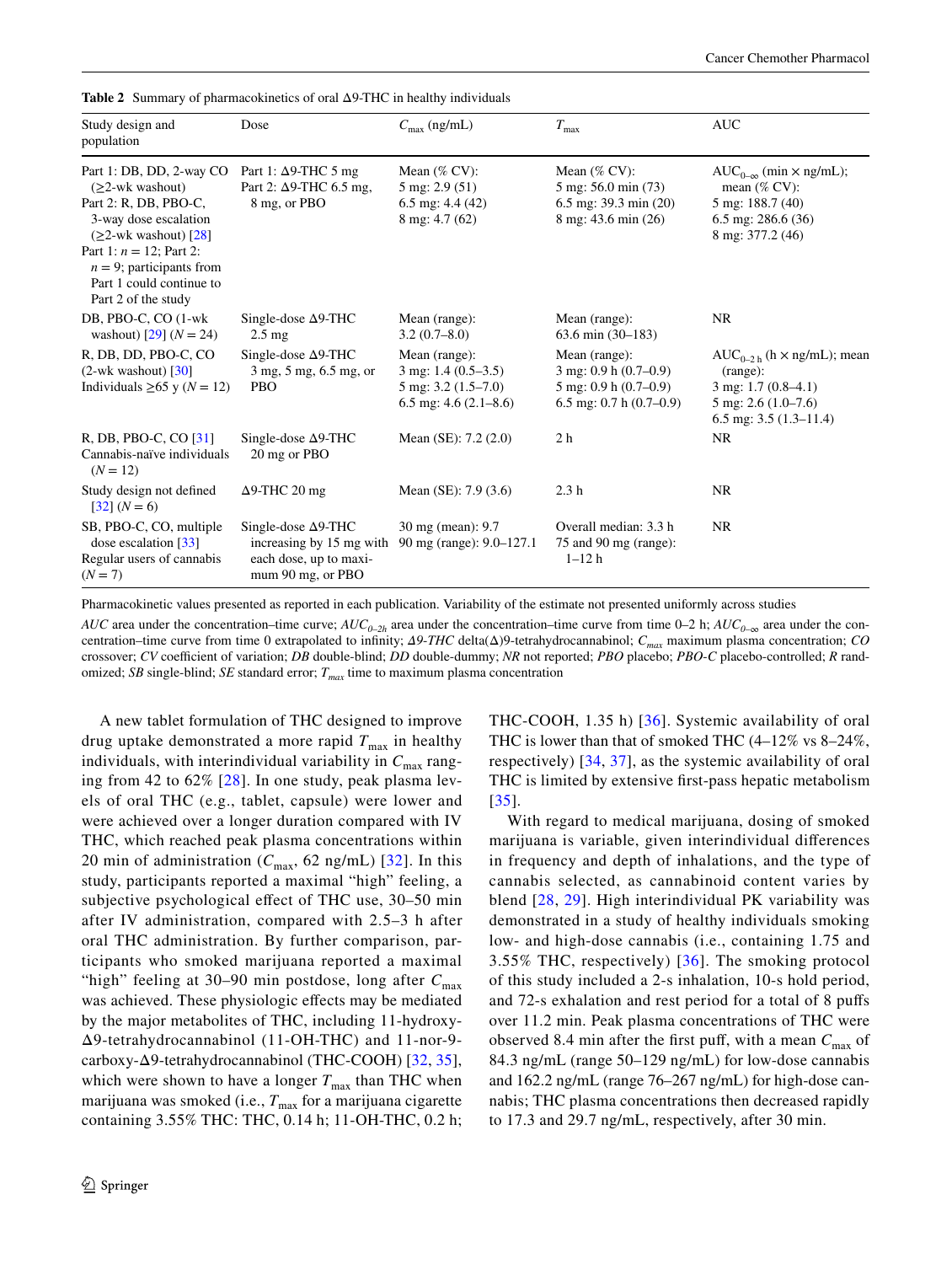Inhaling vaporized THC reduced exposure to harmful byproducts produced by smoking cannabis [\[26,](#page-7-18) [38](#page-7-30)]. Peak plasma concentrations of THC after inhalation of low- or high-dose vaporized cannabis (2.9% THC, 46.5 µg/L; 6.7% THC,  $62.1 \mu g/L$ ) were achieved within 10 min of administration in healthy regular users of cannabis [\[38\]](#page-7-30). Interindividual PK variability was observed with inhalation of vaporized THC, which was attributed, in part, to rate and depth of inhalation and time THC was held in the lungs of participants, as well as factors associated with delivery of vaporized THC, including heating temperature, number of balloon flls, and the amount and type of cannabis used [[38\]](#page-7-30).

The PD of oral THC is variable and difers from that of smoked or IV THC (Fig. [1](#page-4-0)) [\[30](#page-7-29), [37](#page-7-27), [39\]](#page-7-31). The PK/PD profile of orally administered THC (i.e., cookie) was shown to differ from that of smoked and IV administration of the drug in individuals with prior cannabis exposure [[39](#page-7-31)]. Maximal feeling of "high" was achieved 30 min after smoking or IV administration of THC, and declined to baseline levels after 4 h; in contrast, after oral administration of THC, maximal feeling of "high" was slower in onset (i.e., 2–4 h), with a decline to baseline levels after 6 h. Peak plasma concentrations were achieved within 3 min following smoking or IV administration, but within approximately 1 h with oral administration. Plasma THC concentrations and the degree of "high" experienced by participants had high intra- and interindividual variability. Further, clinical signs of cannabis intoxication (e.g., reddening of conjunctivae, increased pulse rate) difered between smoked and IV administration vs oral administration [\[37\]](#page-7-27). Reddening of the conjunctivae reached a maximum efect by 10 min



<span id="page-4-0"></span>**Fig. 1** Variability in efects of Δ9-tetrahydrocannabinol on pharmacodynamics by route of administration in healthy individuals [[30](#page-7-29), [37](#page-7-27), [39\]](#page-7-31). *bpm* beats per minute, *IV* intravenous, *THC* delta(Δ)9 tetrahydrocannabinol

following smoking and IV administration, compared with a maximal efect observed 1–3 h after oral administration. In general, reddening of conjunctivae occurred with plasma THC concentrations >5 ng/mL, even in the absence of feeling "high." The median increase from baseline in pulse rate was comparable between smoking and IV administration: an increase of 34 beats per minute (bpm) was observed with a median THC concentration of 45 ng/mL obtained via smoking, vs 40 bpm with a median plasma concentration of 100 ng/mL via IV administration. The efect of oral administration on pulse rate was lower compared with smoking and IV administration (26 bpm with a median THC concentration of 4.5 ng/mL). Pulse rate often returned to baseline or below while plasma concentrations remained >5 ng/mL and patients still reported feeling "high" [[37](#page-7-27)]. Thus, it is apparent that plasma THC concentrations >5 ng/ mL correlate better with reddening of conjunctivae than pulse rate, although both are considered clinical indicators of cannabis intoxication.

Single-dose oral administration of THC tablets (3.0, 5.0, or 6.5 mg) in healthy adults ≥65 years of age indicated no association between plasma THC concentrations and eyes open-body sway scores  $[P = 0.1;$  determined by SwayStar<sup>TM</sup> (BESTec-etp Freiburg GmbH, Freiburg, Germany), a device used to measure body movement when standing with eyes open or closed]. However, the eyes open-body sway scores were associated with plasma concentrations of the THC metabolites 11-OH-THC and THC-COOH [[30](#page-7-29)]. This is a potentially clinically relevant fnding in the context of falls, which are a primary cause of morbidity and mortality in the elderly [\[40\]](#page-7-32). In the same study of THC tablets, alertness scores were not associated with plasma concentrations of THC ( $P = 0.5$ ), or its metabolites 11-OH-THC ( $P = 0.7$ ) and THC-COOH ( $P = 0.8$ ) [[30\]](#page-7-29).

The high PK variability of oral THC tablets and capsules may compromise accurate and consistent dosing of dronabinol [\[28](#page-7-20)]. The oral dronabinol solution formulation, approved by the US Food and Drug Administration (FDA) in July 2016, has been shown to have less variability, with drug detected in plasma in 15 min in 100% of individuals receiving this formulation compared with <25% of individuals receiving dronabinol capsule (Fig. [2](#page-5-0)) [\[41](#page-7-33)]. Further, the intraindividual variability in the mean area under the concentration–time curve from time 0 extrapolated to infnity ( $AUC_{0-\infty}$ ) was decreased with oral dronabinol solution compared with the capsule. These fndings have important clinical implications for patients with CINV, as patients may derive therapeutic beneft faster with oral dronabinol solution than with dronabinol capsule. Further, decreased intraindividual variability with oral dronabinol solution vs capsule may minimize the need to individualize dosing to obtain optimal therapeutic efects [\[19](#page-7-11)]. However, if needed, individualized dosing based on body surface area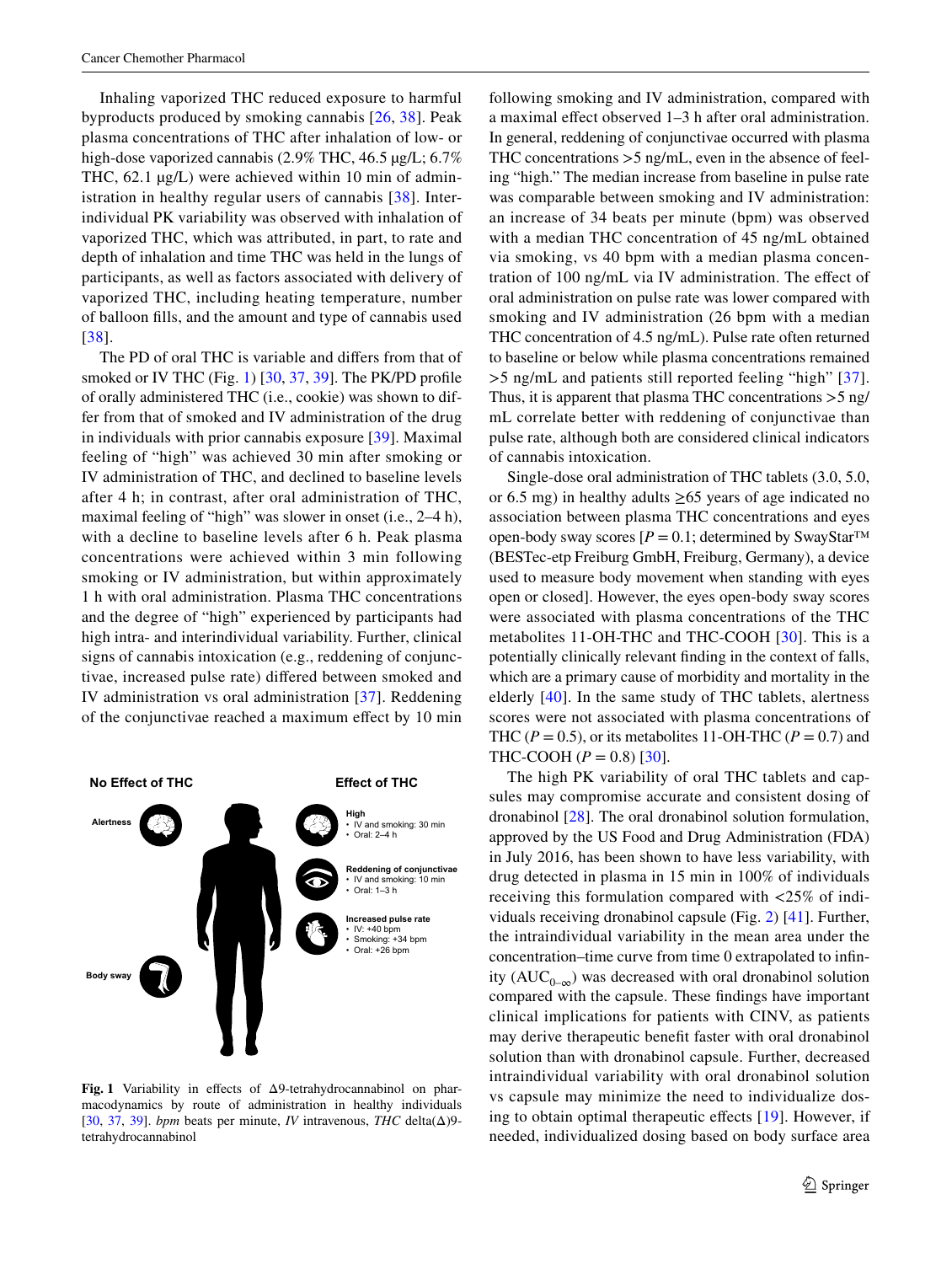|                                                                  |                                | ₩                                                |
|------------------------------------------------------------------|--------------------------------|--------------------------------------------------|
|                                                                  |                                | Oral Dronabinol Capsule Oral Dronabinol Solution |
| Detection of plasma<br>dronabinol at 15 min.<br>% of individuals | < 25%                          | 100%                                             |
| Mean $C_{\text{max}}^a$<br>Intraindividual variability           | $2.2 - 2.6$ ng/mL<br>53.8%     | $1.8 - 2.1$ ng/mL<br>66.3%                       |
| Mean $AUC_{0.8}$ <sup>a</sup><br>Intraindividual variability     | $3.8 - 4.3$ h x ng/mL<br>36.8% | $3.7 - 3.9$ h x ng/mL<br>13.5%                   |

<span id="page-5-0"></span>**Fig. 2** Variability in pharmacokinetics of oral dronabinol capsule 5 mg and oral dronabinol solution 4.25 mg following single-dose administration in healthy individuals  $[41]$ . <sup>a</sup>Data for 2 replicates.  $AUC_{0-\infty}$  area under the concentration–time curve from time 0 extrapolated to infnity, *Cmax* maximum plasma concentration, *SD* standard deviation

and titration of dosing to achieve clinical beneft is supported by current US labeling [\[21\]](#page-7-12).

#### *Safety of cannabinoids*

Cannabinoids are associated with a number of potential adverse effects, including a "high" feeling, euphoria, disorientation, and depression [[26\]](#page-7-18). Adverse effects of cannabinoids on non–central nervous system functions (e.g., tachycardia, reddening of conjunctivae, decreased GI motility) are attributed to the ubiquitous localization of cannabinoid receptors throughout the body [[42\]](#page-8-0). Results of a meta-analysis showed that patients receiving oral dronabinol or nabilone capsules had greater incidence of adverse effects compared with those receiving conventional antiemetic therapy or placebo: dizziness, 49 vs 17%, respectively; hypotension, 25 vs 11%; dysphoria or depression, 13 vs 0.3%; hallucinations, 6 vs 0%; and paranoia, 5 vs 0% [[24\]](#page-7-16). Medical use of cannabinoids (including oral dronabinol and nabilone capsules) for various conditions, including CINV, chronic pain, spasticity related to multiple sclerosis or paraplegia, human immunodeficiency virus/AIDS, and sleep disorder, was associated with a greater risk of adverse effects compared with an active comparator or placebo in 62 studies [[43](#page-8-1)]. Overall, the most common adverse effects following administration of cannabinoids included disorientation (OR 5.4; 95% CI 2.6–11.2), dizziness (OR 5.1; 95% CI 4.1–6.3), euphoria (OR 4.1; 95% CI 2.2–7.6), confusion (OR 4.0; 95% CI 2.1–8.0), and drowsiness (OR 3.7; 95% CI 2.2–6.0). Although data are limited, single-dose dronabinol oral solution was shown to be generally well tolerated, with nausea, dizziness, somnolence, and headache the most common adverse events reported by healthy volunteers [[41\]](#page-7-33).

# **Considerations for oral cannabinoids compared with medical marijuana**

Numerous routes of administration are available for patients with cancer receiving medical marijuana, including smoking, oral (e.g., cookie, candy, beverages), and mucosal [\[44](#page-8-2)[–46](#page-8-3)]. In contrast with oral cannabinoids (i.e., dronabinol, nabilone), medical marijuana is not currently regulated by the FDA [\[47](#page-8-4)]. Thus, there is currently a lack of standardization regarding dosing and potency across available medical marijuana formulations; additionally, the potential for food safety issues cannot be excluded for users of oral products (i.e., foodstufs, beverages) [\[44](#page-8-2)[–46](#page-8-3), [48](#page-8-5)]. While edible medical marijuana products are required to have child-resistant packaging and labeling, unintentional pediatric exposures may still occur [\[47](#page-8-4), [49](#page-8-6)]. Use of smoked marijuana for medical purposes by patients with cancer has several limitations, including a patient's inability to tolerate smoked marijuana due to taste or the potential for airway obstruction, which may result from infammation of the airway following smoking [\[50](#page-8-7), [51\]](#page-8-8). Medical marijuana may also increase the risk for atrial fbrillation, myocardial infarct, and chronic bronchitis [[26\]](#page-7-18). Further, patients who are immunocompromised may risk additional immunosuppression (e.g., by suppressing lymphocyte proliferation) following use of medical marijuana [\[26,](#page-7-18) [52](#page-8-9)]. In addition, insurance will generally cover the costs associated with use of cannabinoids approved by the FDA, but not medical marijuana. Overall, additional studies comparing the safety and efficacy of oral cannabinoids with various formulations of medical marijuana are needed.

### **Discussion**

Management of patients receiving cancer chemotherapy includes preventing the treatment-related adverse efects of nausea and vomiting [\[9](#page-7-1)]. Most clinical studies of antiemetic agents in patients afected by CINV have focused on prevention, rather than treatment, of nausea and vomiting, supporting earlier intervention rather than delayed use [[53](#page-8-10)]. However, given that many patients are at risk for CINV for days after receiving the last dose of chemotherapy [[6\]](#page-6-5), identifcation of efective therapies for the treatment of current CINV symptoms is important. A number of factors play a role when considering therapeutic options for controlling CINV, including tolerability of antiemetic therapy, patient setting (i.e., inpatient, outpatient), and patient preference [e.g., route of administration (oral, IV)] [[9\]](#page-7-1). Oral cannabinoids were initially approved for the treatment of CINV in the 1980s; however, current use of this drug class for the treatment of CINV is limited by occurrence of adverse efects, including dizziness, dry mouth, and drowsiness, in some patients [\[43](#page-8-1), [53\]](#page-8-10). Further, oral cannabinoids were, until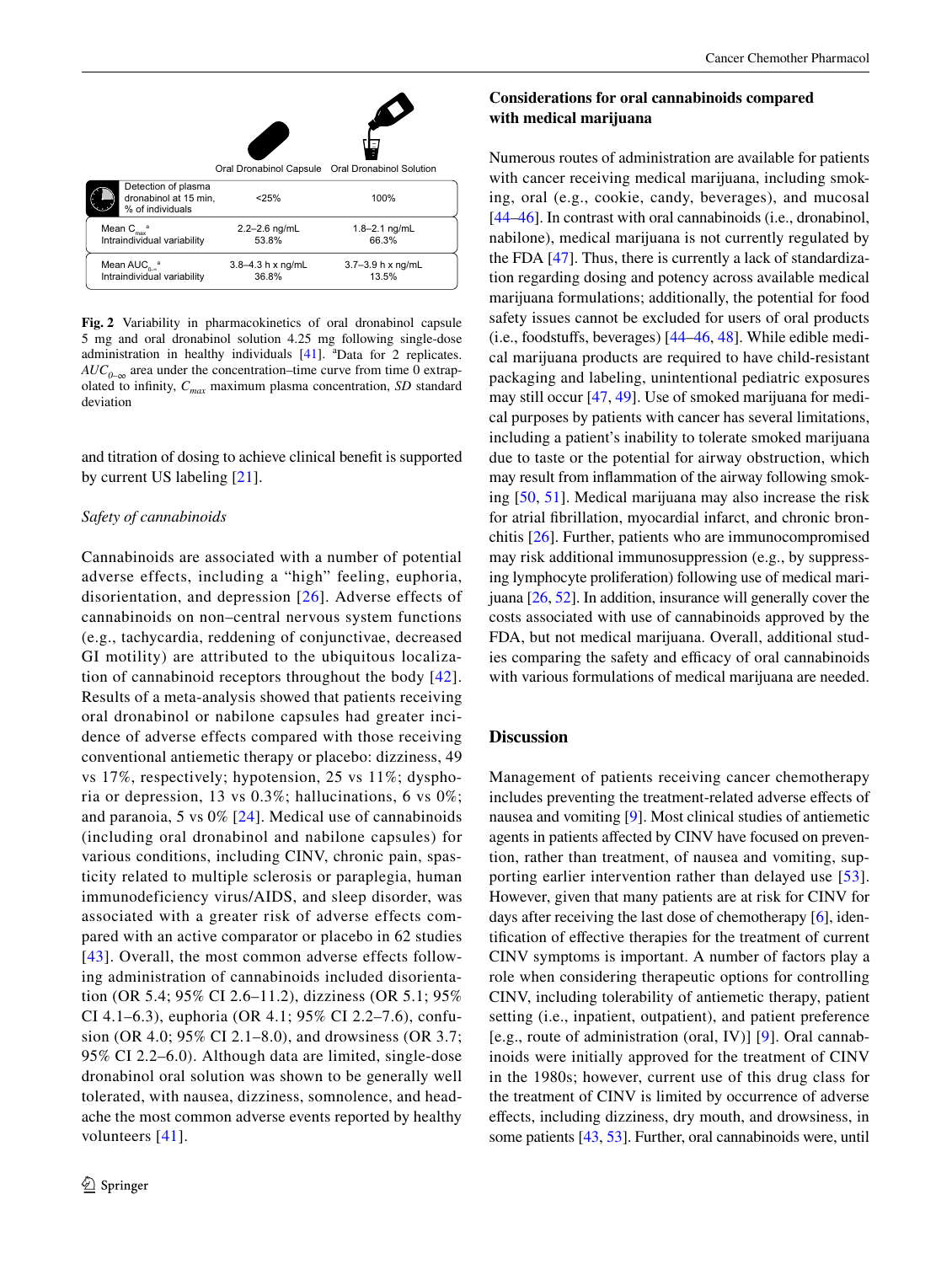recently, only available as capsules or tablets. The recent approval of medical marijuana in a number of states warrants additional well-designed studies examining efficacy and safety in patients with CINV.

The recently approved oral dronabinol solution not only has a favorable PK profle, but plasma levels of dronabinol were detected within 15 min in all individuals examined [[21,](#page-7-12) [41](#page-7-33)]. Patients with CINV may beneft from these favorable attributes of oral dronabinol solution, with the potential for faster onset of relief of nausea and vomiting. Further, oral dronabinol solution is an easy-to-swallow formulation for patients with CINV that is administered using a 1-mL oral syringe provided with the medication; of note, labeling indicates that oral dronabinol solution should be administered with 6–8 oz of water  $[21]$  $[21]$ . Finally, while use of oral cannabinoids is limited by the potential for adverse efects, patients with CINV refractory to treatment with other antiemetic agents may beneft from administration of dronabinol or nabilone for treatment of CINV [\[25](#page-7-17)].

Some practical considerations should be noted for oral dronabinol solution, including that the agent is available as an unfavored 5 mg/mL formulation with a clear, pale yellow to brown color [[21\]](#page-7-12). Dosing should be calculated based on patient body surface area  $(m^2)$  multiplied by 4.2 mg/m<sup>2</sup> and rounded to 0.1 mg [[21](#page-7-12)]. Patients should receive an initial dose of dronabinol oral solution on an empty stomach (i.e., 30 min before eating) 1–3 h prior to receiving chemotherapy; subsequent doses can be administered, without considering timing of food consumption, every 2–4 h after chemotherapy (up to 4–6 doses daily)  $[21]$ . Dronabinol oral solution is contraindicated in patients receiving disulfram- or metronidazole-containing agents currently, or within the past 14 days, as patients may experience a disulfram-like reaction (e.g., abdominal cramping, nausea, vomiting) [[21\]](#page-7-12). Patients with a history of seizures should be monitored, given that seizures and seizure-like activity have been reported with dronabinol [\[21](#page-7-12)]. Patients may experience new or worsening nausea, vomiting, and abdominal pain, the occurrence of which requires a decrease in dosing or discontinuation of dronabinol oral solution [\[21\]](#page-7-12). In addition, dronabinol oral solution should not be administered to patients with a history of psychiatric events [[21\]](#page-7-12).

### **Conclusions**

Oral cannabinoids (i.e., tablets, capsules) are efficacious for the management of nausea and vomiting associated with chemotherapy treatment, but capsules are associated with an increased incidence of adverse efects compared with conventional antiemetic therapy [[24,](#page-7-16) [26,](#page-7-18) [43](#page-8-1)]. However, patients have shown a preference for oral cannabinoid therapy (i.e., tablets, capsules) compared with some conventional antiemetics [\[24](#page-7-16), [25\]](#page-7-17). The PK/PD profle of oral cannabinoids administered as capsules is highly variable and difers from that of THC smoked or administered by IV [[30,](#page-7-29) [32,](#page-7-24) [37](#page-7-27), [39](#page-7-31)]. Medical marijuana (i.e., smoked, vaporized, ingested) also has a variable PK profle, for reasons thought to be associated with individual diferences in inhalation and/or type of cannabis being used [\[28](#page-7-20), [29,](#page-7-28) [39](#page-7-31)]. The 2016 approval of dronabinol oral solution may reduce the PK variability currently observed with oral dronabinol capsule formulations and may provide patients with CINV the option of greater treatment fexibility. However, more studies examining the PK profle of THC-containing products in patients with CINV are warranted, as data for this specifc population are currently lacking in the literature.

#### **Compliance with ethical standards**

**Conficts of interest and source of funding** M.E.B. reports no conficts of interest. Technical editorial and medical writing assistance was provided under the direction of M.E.B. by Mary Beth Moncrief, PhD, and Sophie Bolick, PhD, Synchrony Medical Communications, LLC, West Chester, PA. Funding for this support was provided by Insys Development Company, Chandler, AZ.

**Open Access** This article is distributed under the terms of the Creative Commons Attribution 4.0 International License (<http://creativecommons.org/licenses/by/4.0/>), which permits unrestricted use, distribution, and reproduction in any medium, provided you give appropriate credit to the original author(s) and the source, provide a link to the Creative Commons license, and indicate if changes were made.

### **References**

- <span id="page-6-0"></span>1. Escobar Y, Cajaraville G, Virizuela JA, Alvarez R, Munoz A, Olariaga O, Tames MJ, Muros B, Lecumberri MJ, Feliu J, Martinez P, Adansa JC, Martinez MJ, Lopez R, Blasco A, Gascon P, Calvo V, Luna P, Montalar J, Del BP, Tornamira MV (2015) Incidence of chemotherapy-induced nausea and vomiting with moderately emetogenic chemotherapy: ADVICE (Actual Data of Vomiting Incidence by Chemotherapy Evaluation) study. Support Care Cancer 23(9):2833–2840
- <span id="page-6-1"></span>2. Haiderali A, Menditto L, Good M, Teitelbaum A, Wegner J (2011) Impact on daily functioning and indirect/direct costs associated with chemotherapy-induced nausea and vomiting (CINV) in a U.S. population. Support Care Cancer 19(6):843–851
- <span id="page-6-2"></span>3. Navari RM, Aapro M (2016) Antiemetic prophylaxis for chemotherapy-induced nausea and vomiting. N Engl J Med 374(14):1356–1367
- <span id="page-6-3"></span>4. Jordan K, Gralla R, Jahn F, Molassiotis A (2014) International antiemetic guidelines on chemotherapy induced nausea and vomiting (CINV): content and implementation in daily routine practice. Eur J Pharmacol 722:197–202
- <span id="page-6-4"></span>5. Grunberg SM, Warr D, Gralla RJ, Rapoport BL, Hesketh PJ, Jordan K, Espersen BT (2011) Evaluation of new antiemetic agents and defnition of antineoplastic agent emetogenicity–state of the art. Support Care Cancer 19(Suppl 1):S43–S47
- <span id="page-6-5"></span>6. Ettinger DS, Armstrong DK, Barbour S, Berger MJ, Bierman PJ, Bradbury B, Ellis G, Kirkegaard S, Kloth DD, Kris MG, Lim D, Michaud LB, Nabati L, Noonan K, Rugo HS, Siler D, Sorscher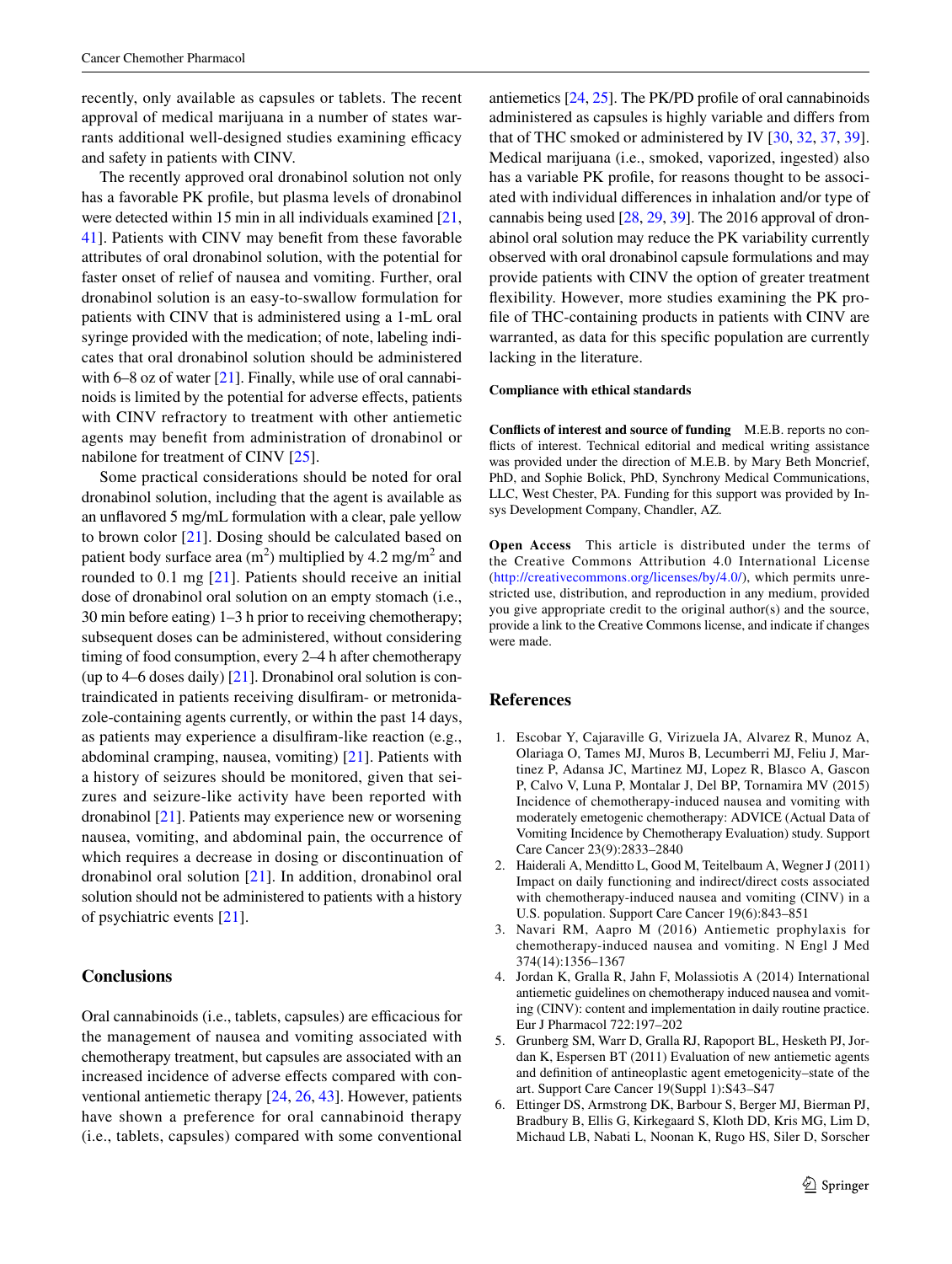SM, Stelts S, Stucky-Marshall L, Todaro B, Urba SG (2012) Antiemesis. J Natl Compr Cancer Netw 10(4):456–485

- <span id="page-7-0"></span>7. Basch E, Prestrud AA, Hesketh PJ, Kris MG, Feyer PC, Somerfeld MR, Chesney M, Clark-Snow RA, Flaherty AM, Freundlich B, Morrow G, Rao KV, Schwartz RN, Lyman GH (2011) Antiemetics: American Society of Clinical Oncology clinical practice guideline update. J Clin Oncol 29(31):4189–4198
- <span id="page-7-13"></span>8. Roila F, Herrstedt J, Aapro M, Gralla RJ, Einhorn LH, Ballatori E, Bria E, Clark-Snow RA, Espersen BT, Feyer P, Grunberg SM, Hesketh PJ, Jordan K, Kris MG, Maranzano E, Molassiotis A, Morrow G, Olver I, Rapoport BL, Rittenberg C, Saito M, Tonato M, Warr D (2010) Guideline update for MASCC and ESMO in the prevention of chemotherapy- and radiotherapy-induced nausea and vomiting: results of the Perugia consensus conference. Ann Oncol 21(Suppl 5):v232–v243
- <span id="page-7-1"></span>9. NCCN Clinical Practice Guidelines in Oncology (NCCN Guidelines®) Antiemesis. (2016). Accessed 5 May 2016
- <span id="page-7-2"></span>10. Roila F, Hesketh PJ, Herrstedt J (2006) Prevention of chemotherapy- and radiotherapy-induced emesis: results of the 2004 Perugia International Antiemetic Consensus Conference. Ann Oncol 17(1):20–28
- <span id="page-7-3"></span>11. Aapro M, Molassiotis A, Dicato M, Pelaez I, Rodriguez-Lescure A, Pastorelli D, Ma L, Burke T, Gu A, Gascon P, Roila F (2012) The effect of guideline-consistent antiemetic therapy on chemotherapy-induced nausea and vomiting (CINV): the Pan European Emesis Registry (PEER). Ann Oncol 23(8):1986–1992
- <span id="page-7-4"></span>12. Gilmore JW, Peacock NW, Gu A, Szabo S, Rammage M, Sharpe J, Haislip ST, Perry T, Boozan TL, Meador K, Cao X, Burke TA (2014) Antiemetic guideline consistency and incidence of chemotherapy-induced nausea and vomiting in US community oncology practice: INSPIRE Study. J Oncol Pract 10(1):68–74
- <span id="page-7-5"></span>13. Basch E (2010) The missing voice of patients in drug-safety reporting. N Engl J Med 362(10):865–869
- <span id="page-7-6"></span>14. Gomez DR, Liao KP, Giordano S, Nguyen H, Smith BD, Elting LS (2013) Adherence to national guidelines for antiemesis prophylaxis in patients undergoing chemotherapy for lung cancer: a population-based study. Cancer 119(7):1428–1436
- <span id="page-7-8"></span>15. Chan A, Low XH, Yap KY (2012) Assessment of the relationship between adherence with antiemetic drug therapy and control of nausea and vomiting in breast cancer patients receiving anthracycline-based chemotherapy. J Manag Care Pharm 18(5):385–394
- <span id="page-7-7"></span>16. Van Laar ES, Desai JM, Jatoi A (2015) Professional educational needs for chemotherapy-induced nausea and vomiting (CINV): multinational survey results from 2388 health care providers. Support Care Cancer 23(1):151–157
- <span id="page-7-9"></span>17. Wilkie G, Sakr B, Rizack T (2016) Medical marijuana use in oncology: a review. JAMA Oncol 2(5):670–675
- <span id="page-7-10"></span>18. Pacher P, Kunos G (2013) Modulating the endocannabinoid system in human health and disease-successes and failures. FEBS J 280(9):1918–1943
- <span id="page-7-11"></span>19. Marinol® (dronabinol) capsules [package insert] (2017) AbbVie Inc., North Chicago
- 20. Cesamet® (nabilone) capsules for oral administration [package insert] (2013) Meda Pharmaceuticals, Somerset
- <span id="page-7-12"></span>21. SYNDROS<sup>TM</sup> (dronabinol) oral solution, CX [package insert] (2016) Insys Therapeutics, Inc., Chandler
- <span id="page-7-14"></span>22. Sallan SE, Zinberg NE, Frei EI (1975) Antiemetic efect of delta-9-tetrahydrocannabinol in patients receiving cancer chemotherapy. N Engl J Med 293(16):795–797
- <span id="page-7-15"></span>23. Machado Rocha F, Stéfano S, De Cássia HR, Rosa Oliveira LM, Da Silveira D (2008) Therapeutic use of cannabis sativa on chemotherapy-induced nausea and vomiting among cancer patients: systematic review and meta-analysis. Eur J Cancer Care (Engl) 17(5):431–443
- <span id="page-7-16"></span>24. Tramer MR, Carroll D, Campbell FA, Reynolds DJ, Moore RA, McQuay HJ (2001) Cannabinoids for control of chemotherapy

 $\circled{2}$  Springer

induced nausea and vomiting: quantitative systematic review. BMJ 323(7303):16–21

- <span id="page-7-17"></span>25. Smith LA, Azariah F, Lavender VT, Stoner NS, Bettiol S (2015) Cannabinoids for nausea and vomiting in adults with cancer receiving chemotherapy. Cochrane Database Syst Rev 11:CD009464
- <span id="page-7-18"></span>26. Todaro B (2012) Cannabinoids in the treatment of chemotherapy-induced nausea and vomiting. J Natl Compr Cancer Netw 10(4):487–492
- <span id="page-7-19"></span>27. Chang AE, Shiling DJ, Stillman RC, Goldberg NH, Seipp CA, Barofsky I, Rosenberg SA (1981) A prospective evaluation of delta-9-tetrahydrocannabinol as an antiemetic in patients receiving adriamycin and cytoxan chemotherapy. Cancer 47(7):1746–1751
- <span id="page-7-20"></span>28. Klumpers LE, Beumer TL, van Hasselt JG, Lipplaa A, Karger LB, Kleinloog HD, Freijer JI, de Kam ML, van Gerven JM (2012) Novel ∆<sup>9</sup>-tetrahydrocannabinol formulation Namisol<sup>®</sup> has beneficial pharmacokinetics and promising pharmacodynamic efects. Br J Clin Pharmacol 74(1):42–53
- <span id="page-7-28"></span>29. Nadulski T, Sporkert F, Schnelle M, Stadelmann AM, Roser P, Schefter T, Pragst F (2005) Simultaneous and sensitive analysis of THC, 11-OH-THC, THC-COOH, CBD, and CBN by GC-MS in plasma after oral application of small doses of THC and cannabis extract. J Anal Toxicol 29(8):782–789
- <span id="page-7-29"></span>30. Ahmed AI, van den Elsen GA, Colbers A, van der Marck MA, Burger DM, Feuth TB, Rikkert MG, Kramers C (2014) Safety and pharmacokinetics of oral delta-9-tetrahydrocannabinol in healthy older subjects: a randomized controlled trial. Eur Neuropsychopharmacol 24(9):1475–1482
- <span id="page-7-23"></span>31. Naef M, Curatolo M, Petersen-Felix S, Arendt-Nielsen L, Zbinden A, Brenneisen R (2003) The analgesic efect of oral delta-9-tetrahydrocannabinol (THC), morphine, and a THC-morphine combination in healthy subjects under experimental pain conditions. Pain 105(1–2):79–88
- <span id="page-7-24"></span>32. Wall ME, Perez-Reyes M (1981) The metabolism of  $\Delta^9$ -tetrahydrocannabinol and related cannabinoids in man. J Clin Pharmacol 21(8–9 Suppl):178S–189S
- <span id="page-7-21"></span>33. Lile JA, Kelly TH, Charnigo RJ, Stinchcomb AL, Hays LR (2013) Pharmacokinetic and pharmacodynamic profle of supratherapeutic oral doses of  $\Delta^9$ -THC in cannabis users. J Clin Pharmacol 53(7):680–690
- <span id="page-7-22"></span>34. McGilveray IJ (2005) Pharmacokinetics of cannabinoids. Pain Res Manag 10(Suppl A):15A–22A
- <span id="page-7-25"></span>35. Grotenhermen F (2003) Pharmacokinetics and pharmacodynamics of cannabinoids. Clin Pharmacokinet 42(4):327–360
- <span id="page-7-26"></span>36. Huestis MA, Henningfeld JE, Cone EJ (1992) Blood cannabinoids. I. Absorption of THC and formation of 11-OH-THC and THCCOOH during and after smoking marijuana. J Anal Toxicol 16(5):276–282
- <span id="page-7-27"></span>37. Ohlsson A, Lindgren JE, Wahlen A, Agurell S, Hollister LE, Gillespie HK (1980) Plasma delta-9 tetrahydrocannabinol concentrations and clinical efects after oral and intravenous administration and smoking. Clin Pharmacol Ther 28(3):409–416
- <span id="page-7-30"></span>38. Hartman RL, Brown TL, Milavetz G, Spurgin A, Gorelick DA, Gafney G, Huestis MA (2015) Controlled cannabis vaporizer administration: blood and plasma cannabinoids with and without alcohol. Clin Chem 61(6):850–869
- <span id="page-7-31"></span>39. Hollister LE, Gillespie HK, Ohlsson A, Lindgren JE, Wahlen A, Agurell S (1981) Do plasma concentrations of  $\Delta^9$ -tetrahydrocannabinol refect the degree of intoxication? J Clin Pharmacol 21(8–9 Suppl):171S–177S
- <span id="page-7-32"></span>40. Cesari M, Landi F, Torre S, Onder G, Lattanzio F, Bernabei R (2002) Prevalence and risk factors for falls in an older community-dwelling population. J Gerontol A Biol Sci Med Sci 57(11):M722–M726
- <span id="page-7-33"></span>41. Parikh N, Kramer WG, Khurana V, Cognata Smith C, Vetticaden S (2016) Bioavailability study of dronabinol oral solution